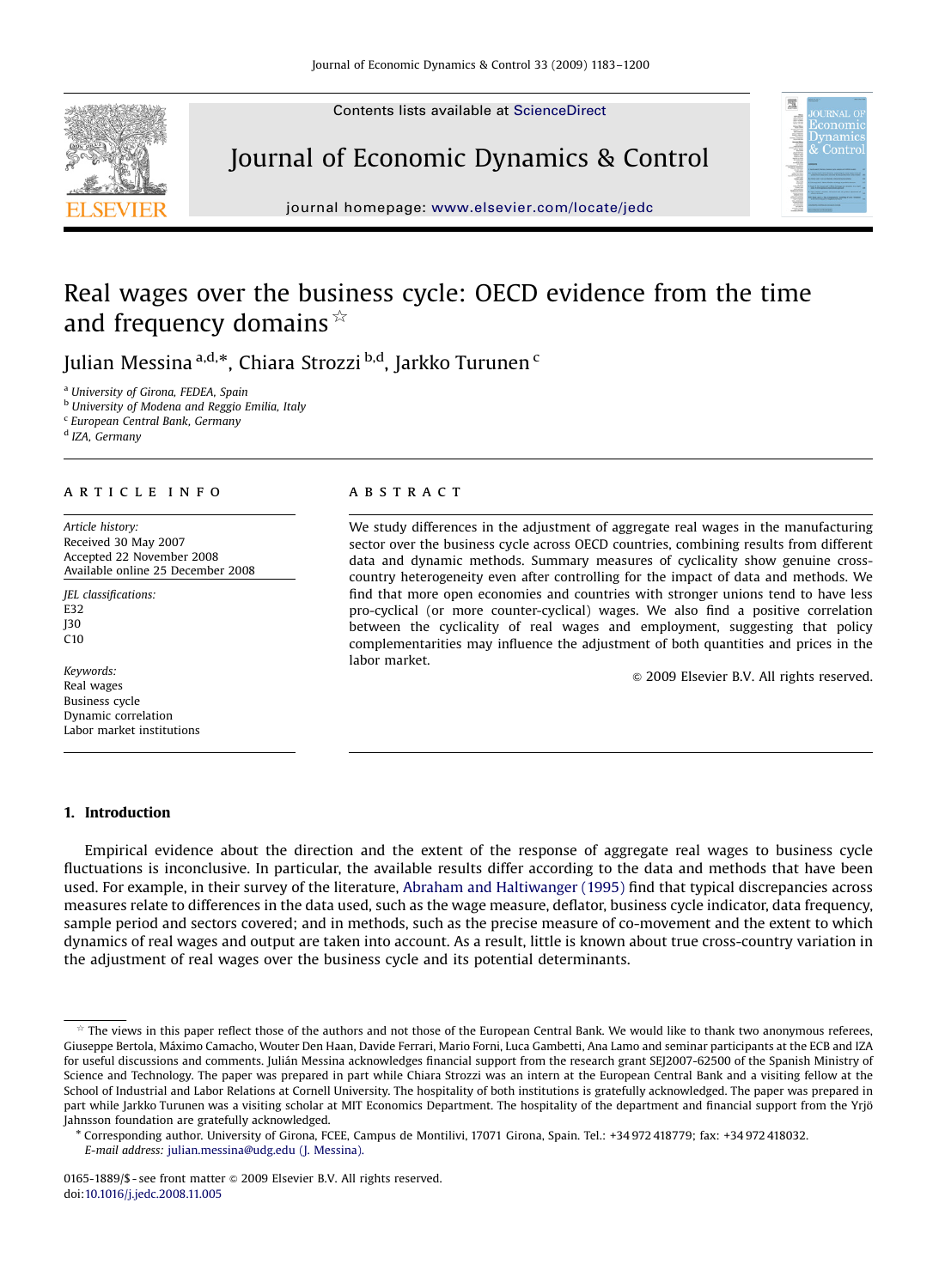We provide evidence of differences in the adjustment of aggregate real wages in the manufacturing sector over the business cycle across a large sample of OECD countries covering a time period of more than 40 years, starting from the 1960s. Our paper contributes to the empirical knowledge about aggregate real wage cyclicality in several ways. First, we use cross-country data to evaluate qualitative conclusions emerging from survey evidence on real wage cyclicality. In particular, we analyse the importance of differences in data and methods in determining cross-country differences in measured real wage cyclicality. We evaluate three dimensions that have been found to be important in previous literature: the deflators used to construct real wages, the measure of the business cycle and the methodology used to measure cyclicality.

Second, we provide a first systematic cross-country evidence of real wage cyclicality using empirical approaches that properly take into account the dynamic nature of the aggregate time series under consideration. Most studies in this literature have measured co-movement between real wages and the cycle using a static approach.<sup>1</sup> However, a number of authors beginning with [Neftci \(1978\)](#page--1-0) have stressed that accounting for the dynamic properties of the data series, such as persistence over time, may matter for correctly understanding real wage cyclicality.<sup>2</sup> The dynamic properties of the data can indeed vary substantially across data series and countries as shown in [Den Haan \(2000\)](#page--1-0) evidence on cyclicality based on simple static measures can be misleading. Den Haan argues that the measured cyclicality of prices depends on whether co-movement is measured over the short or the long run. A priori, this dimension is potentially even more relevant for measuring real wage cyclicality, as nominal wage contracts tend to be fixed for an extended time period. When nominal wages are rigid in the short-term, measured cyclicality of real wages in the short run is likely to be dominated by changes in the deflator as adjustment through the wage-setting process becomes evident only with a lag. We use two dynamic approaches: the time domain approach proposed by [Den Haan \(2000\)](#page--1-0) and the frequency domain approach proposed by [Croux et al. \(2001\)](#page--1-0). In addition to properly taking into account the dynamics of the data series these methods also allow us to evaluate different business cycle horizons as an additional dimension that may result in variation across countries. Few studies have used these methods to study real wage cyclicality so far. The exception is the short note by [Den Haan and](#page--1-0) [Sumner \(2002\)](#page--1-0), where real wages appear pro-cyclical in the G7 countries and more so at longer horizons. In a related paper [Lamo et al. \(2007\)](#page--1-0) focus on the cyclicality of consumption, compensation and employment in the public sector. [Camacho et](#page--1-0) [al. \(2006\)](#page--1-0) apply the methods used here to measure business cycle co-movement in European countries.

Finally, we show that a measure of real wage cyclicality that is clean of systematic differences in data and methods differs across countries in a meaningful way. Cross-country results of real wage cyclicality in European countries based on static correlation analysis of detrended series can also be found in [Christodoulakis et al. \(1995\).](#page--1-0) We extend these crosscountry analyses by using dynamic methods, measuring the impact of different data and methods and documenting country heterogeneity after controlling for these differences.

Our study does not address two potentially important factors that could lead to cross-country differences in the adjustment of real wages over the business cycle: the composition of shocks and changes in the composition of the labor force. First, the adjustment of real wages over the business cycle is likely to depend on the nature of the shock, with supply shocks leading to predominantly pro-cyclical and demand shocks leading to counter-cyclical responses. We cannot exclude that the measures of real wage cyclicality across countries that we derive are affected by country specific shocks. However, as average real wage cyclicality is here measured over an extended time period, the impact of country specific shocks is likely to be less important. Instead, owing to institutional diversity, differences in real wage cyclicality across countries are more likely to reflect differences in the labor market response to common shocks. Our robustness analysis using two different sub samples supports this view. Second, following [Solon et al. \(1994\)](#page--1-0) a number of studies based on micro data have found that changes in the composition of the labor force over the business cycle are important and may lead to lower (less pro-cyclical) aggregate estimates of real wage cyclicality. In addition, the extent of real wage adjustment may vary across other disaggregated dimensions, such as regions, firm type (e.g. firm size and ownership). The homogeneity of the manufacturing sector across countries along these dimensions is likely to mitigate the potential impact of composition effects on cross country comparisons of real wage cyclicality. Further, we argue that measuring real wage cyclicality at the macroeconomic level remains important for understanding the aggregate business cycle facts. In the absence of micro data that are both sufficiently comparable across countries and cover long time periods, cross-country comparisons of real wage cyclicality are only possible using macroeconomic data.

Our findings suggest that data and methods indeed matter for observed real wage cyclicality, thus confirming previous survey evidence. Among the several dimensions that we test, differences in the type of deflators used result in the largest and most robust differences across measures. In particular, real wage cyclicality is significantly more negative (more counter-cyclical) when the wage measure is deflated using producer prices, as opposed to the other deflators. While the use of dynamic methods is likely to provide more accurate measures of real wage cyclicality than static measures, we find that whether co-movement is measured in the short or the long run is not an important determinant of differences in real wage

<sup>&</sup>lt;sup>1</sup> The chosen cyclicality measure has been either the unconditional correlation coefficient between the cyclical component of real wages and an indicator of the cycle or the coefficient of OLS regressions of a (de-trended) real wage series on a (de-trended) business cycle series. In both cases, only the contemporaneous values of real wages and the cycle have been taken into account.

 $<sup>2</sup>$  Within this branch of literature, most contributions have adopted distributed lag or VAR models to focus on the dynamic response of real wages to</sup> business cycle indicators, or have used larger structural VAR models with identifying restrictions to study the reaction of real wages to different types of shocks. A review of the available empirical literature on aggregate real wage cyclicality can be found in [Messina et al. \(2006\)](#page--1-0).